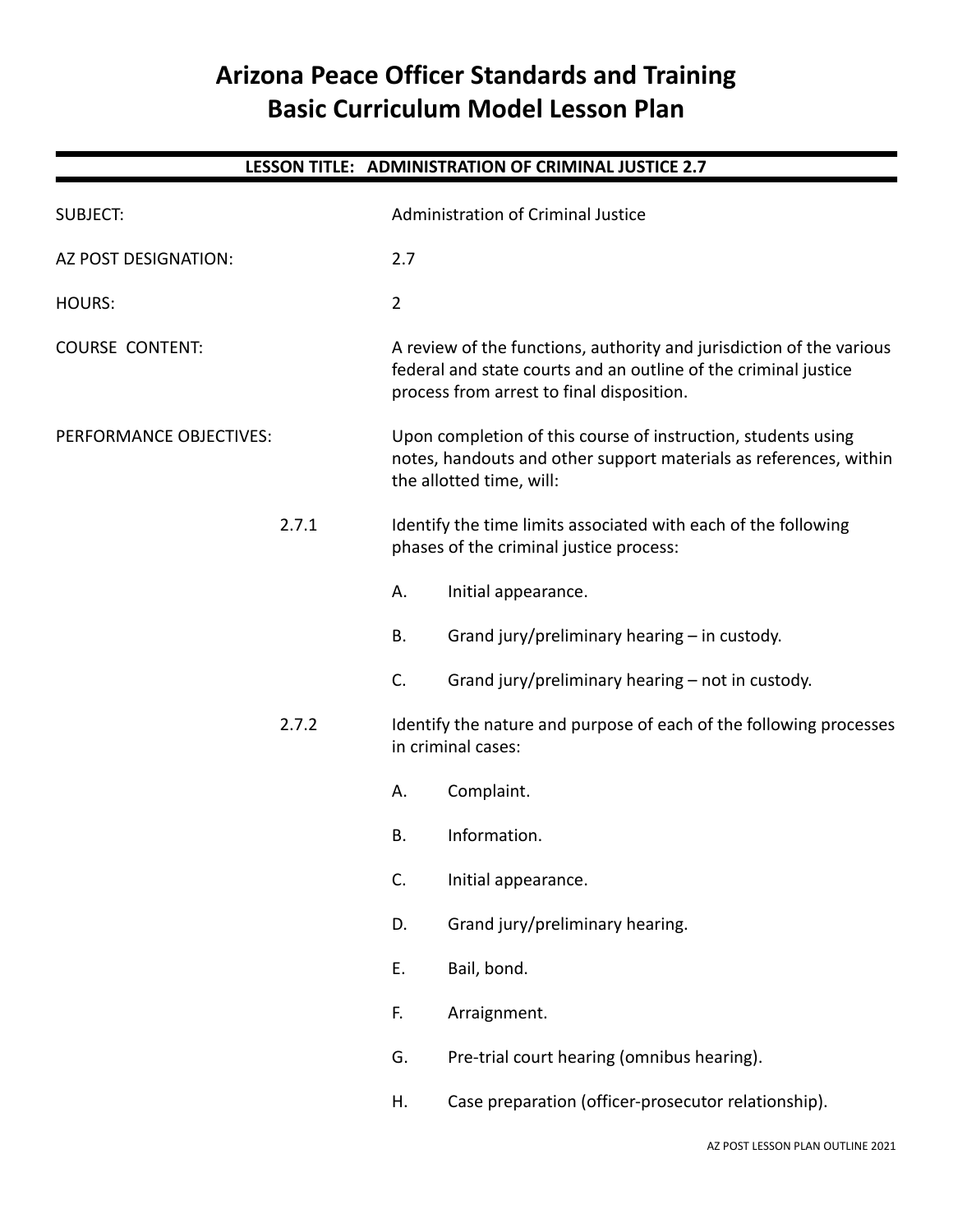- I. Disclosure.
- J. Plea agreement (bargaining).
- K. Adult diversion.
- L. Juvenile transfer.
- M. Trial.
- N. Sentencing.
- O. Pre-sentencing report/hearing.
- P. Appeals.
- Q. Venue.
- R. Jurisdiction.
- 2.7.3 Identify the jurisdiction and primary responsibility of each of the following courts in the Arizona court system.
	- A. Municipal.
	- B. Justice.
	- C. Superior.
	- D. Court of Appeals.
	- E. Supreme Court.
- 2.7.4 Identify the jurisdiction and primary responsibility of the following courts that comprise the federal court system:
	- A. District Court.
	- B. Court of Appeals.
	- C. Supreme Court.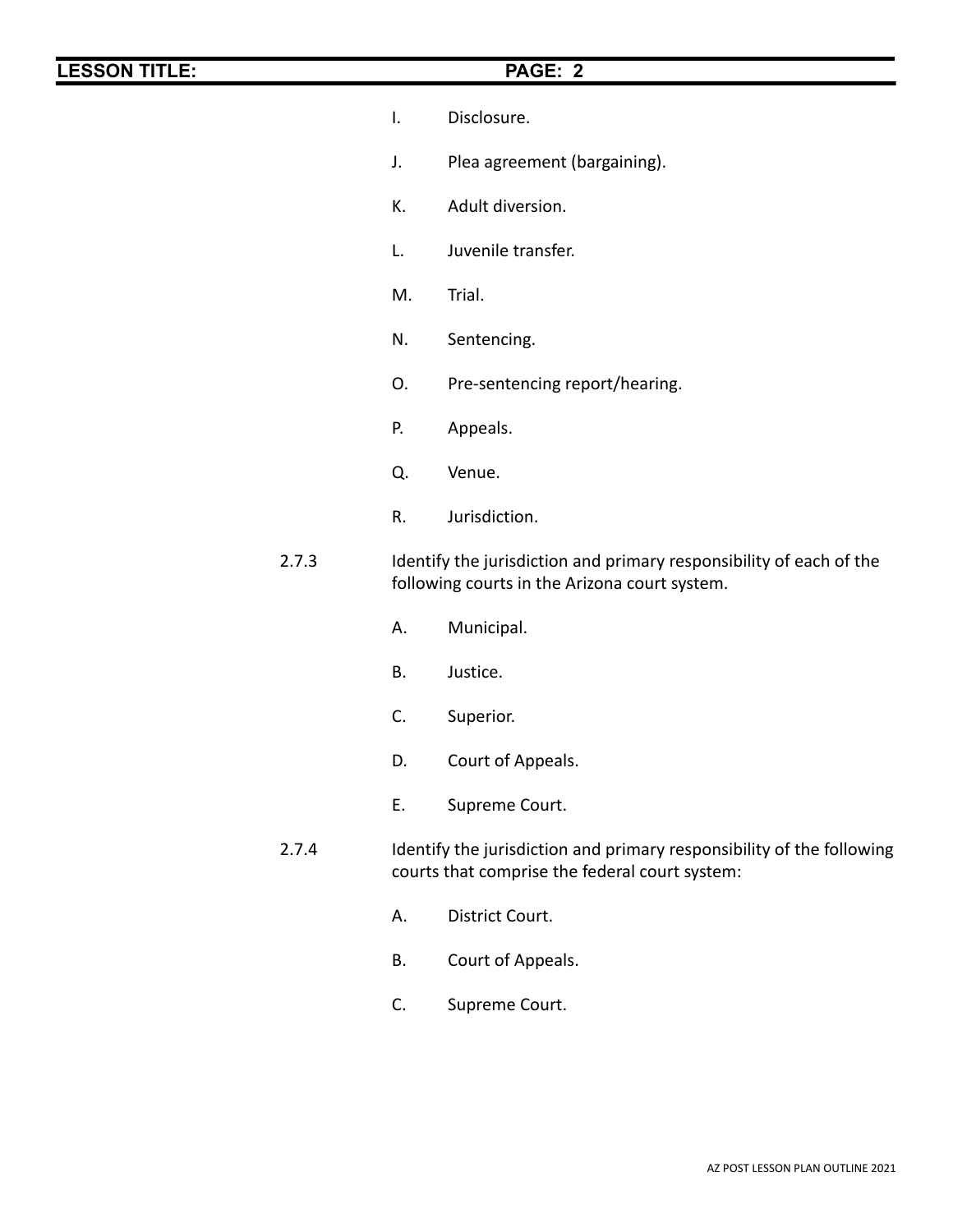| <b>LESSON TITLE:</b>                                                                                                                                                                                                                                                                                              | PAGE: 3                                                                                                                                                                                                                                     |                                                                                                                                                                                                          |
|-------------------------------------------------------------------------------------------------------------------------------------------------------------------------------------------------------------------------------------------------------------------------------------------------------------------|---------------------------------------------------------------------------------------------------------------------------------------------------------------------------------------------------------------------------------------------|----------------------------------------------------------------------------------------------------------------------------------------------------------------------------------------------------------|
| DATE FIRST PREPARED:                                                                                                                                                                                                                                                                                              | January 2000                                                                                                                                                                                                                                |                                                                                                                                                                                                          |
| <b>PREPARED BY:</b>                                                                                                                                                                                                                                                                                               | <b>SME Committee</b>                                                                                                                                                                                                                        |                                                                                                                                                                                                          |
| <b>REVIEWED - REVISED:</b><br><b>REVIEWED - REVISED:</b><br><b>REVIEWED - REVISED:</b><br><b>REVIEWED - REVISED:</b><br><b>REVIEWED - REVISED:</b><br><b>REVIEWED - REVISED:</b><br><b>REVIEWED - REVISED:</b><br><b>REVIEWED - REVISED:</b><br>AZ POST - APPROVAL:<br>AZ POST - APPROVAL:<br>AZ POST - APPROVAL: | Lt. Harold Brady - SME Co-Chair<br><b>SME Committee</b><br>Lt. Dave Kelly, ALEA (typos)<br><b>SME Committee</b><br><b>SME Committee</b><br><b>SME Committee</b><br>AZPOST (DocX)<br><b>Steve Enteman</b><br><b>Mandy Faust</b><br>Lori Wait | DATE: July 2002<br>DATE: April 2006<br>DATE: December 2009<br>DATE: November 2011<br>DATE: August 2019<br>DATE: December 2020<br>DATE: January 2022<br>DATE:<br>DATE: August 2019<br>DATE: February 2021 |
| <b>INSTRUCTOR REFERENCES:</b>                                                                                                                                                                                                                                                                                     | <b>Rules of Criminal Procedure</b>                                                                                                                                                                                                          | DATE: January 2022                                                                                                                                                                                       |
| <b>CLASS LEVEL:</b>                                                                                                                                                                                                                                                                                               | Student                                                                                                                                                                                                                                     |                                                                                                                                                                                                          |
| <b>TRAINING AIDS:</b>                                                                                                                                                                                                                                                                                             | <b>Rules of Criminal Procedure</b><br>http://www.azleg.gov/ArizonaRevisedStatutes.asp                                                                                                                                                       |                                                                                                                                                                                                          |
| <b>INSTRUCTIONAL STRATEGY:</b>                                                                                                                                                                                                                                                                                    | Interactive lecture and class discussion.                                                                                                                                                                                                   |                                                                                                                                                                                                          |
| <b>SUCCESS CRITERIA:</b>                                                                                                                                                                                                                                                                                          | 70% or higher on a written, multiple-choice examination.                                                                                                                                                                                    |                                                                                                                                                                                                          |
| <b>COMPUTER FILE NAME:</b>                                                                                                                                                                                                                                                                                        | 2.7 Administration of Criminal Justice                                                                                                                                                                                                      |                                                                                                                                                                                                          |
| DATE RELEASED TO THE SHARE FILE:                                                                                                                                                                                                                                                                                  | May 27, 2022                                                                                                                                                                                                                                |                                                                                                                                                                                                          |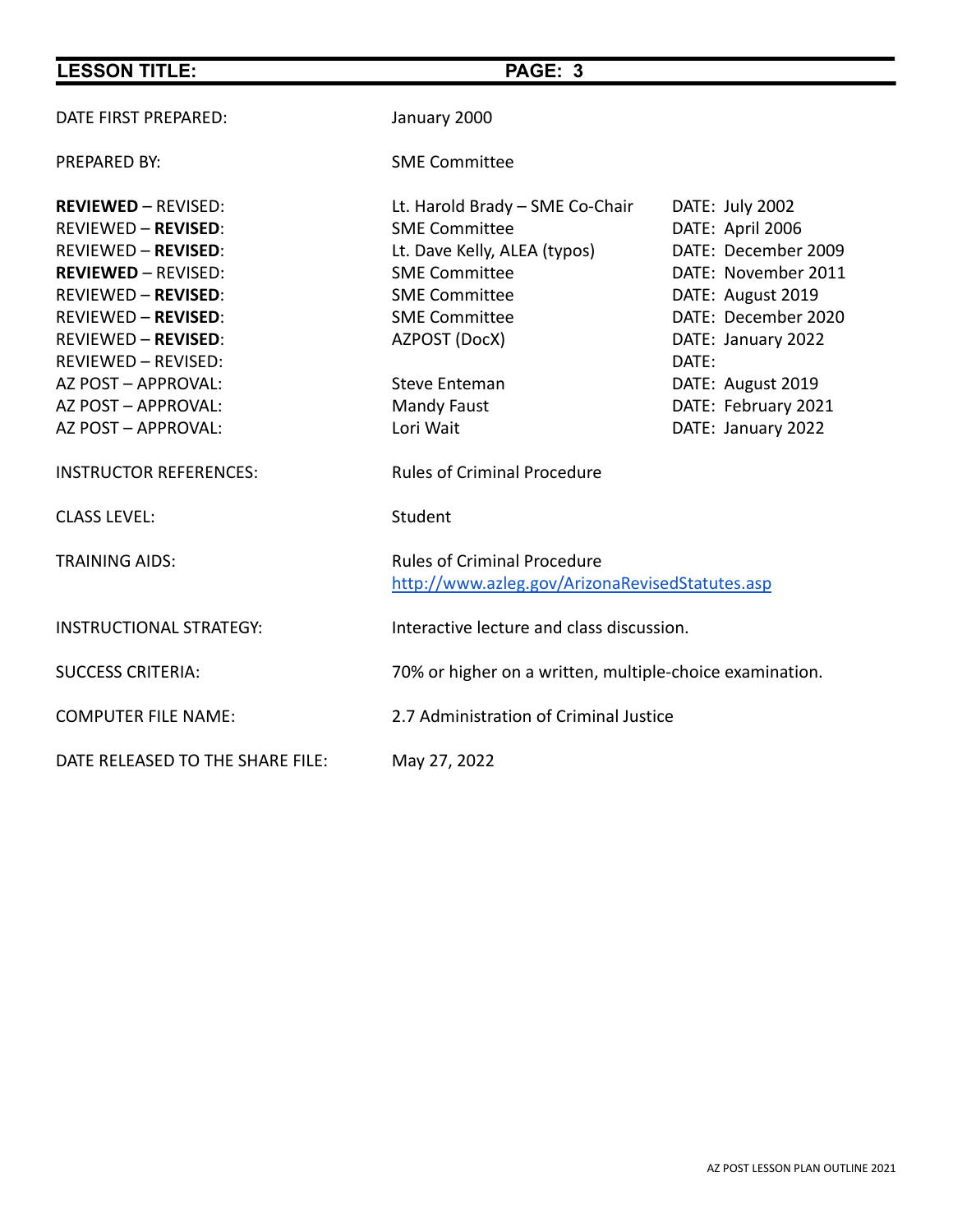# **I. INTRODUCTION**

- A. Instructor (self) introduction.
- B. Preview of performance objectives.

# **II. THE CRIMINAL JUSTICE SYSTEM P. O. 2.7.1A**

- A. Initial appearance.
	- 1. A person who is arrested and taken into custody must be brought before a magistrate within 24 hours after an arrest for an initial appearance. ( ARCrP Rule 4.1a)
	- 2. Purpose of initial appearance: **P. O. 2.7.2C**
		- a. Determine the identity and address of the accused. (ARCrP Rule 4.2)
		- b. Advise the accused of charges against him/her.
		- c. Advise the accused of the right to counsel and the right to remain silent.
		- d. Determine whether probable cause exists for the purpose of release from custody; release if there is no probable cause.
		- e. Determine if the accused is eligible for appointed defense counsel.
		- f. Determine if the accused is eligible for secured or unsecured release (setting of bail) and to set conditions of release. **P. O. 2.7.2E**
			- i. A person may meet his/her bail amount by posting the entire amount with the court or by purchasing from a bail bond company a bail bond, which costs considerably less.
			- ii. A bail bond, backed by the company who provides it, promises that the bonded person will appear or that the company will pay the full price of the bond.
		- g. If fingerprinting is required by law, but has not yet been done, order the accused to be fingerprinted.
		- h. If the initial appearance is for a misdemeanor, the court may combine the initial appearance with the arraignment (see "Section I") and handle the arraignment at the same time.
- B. Filing of the complaint: If the arrest was made without a warrant, then a complaint must be filed within 48 hours after the initial appearance. (ARCrP Rule 4.1)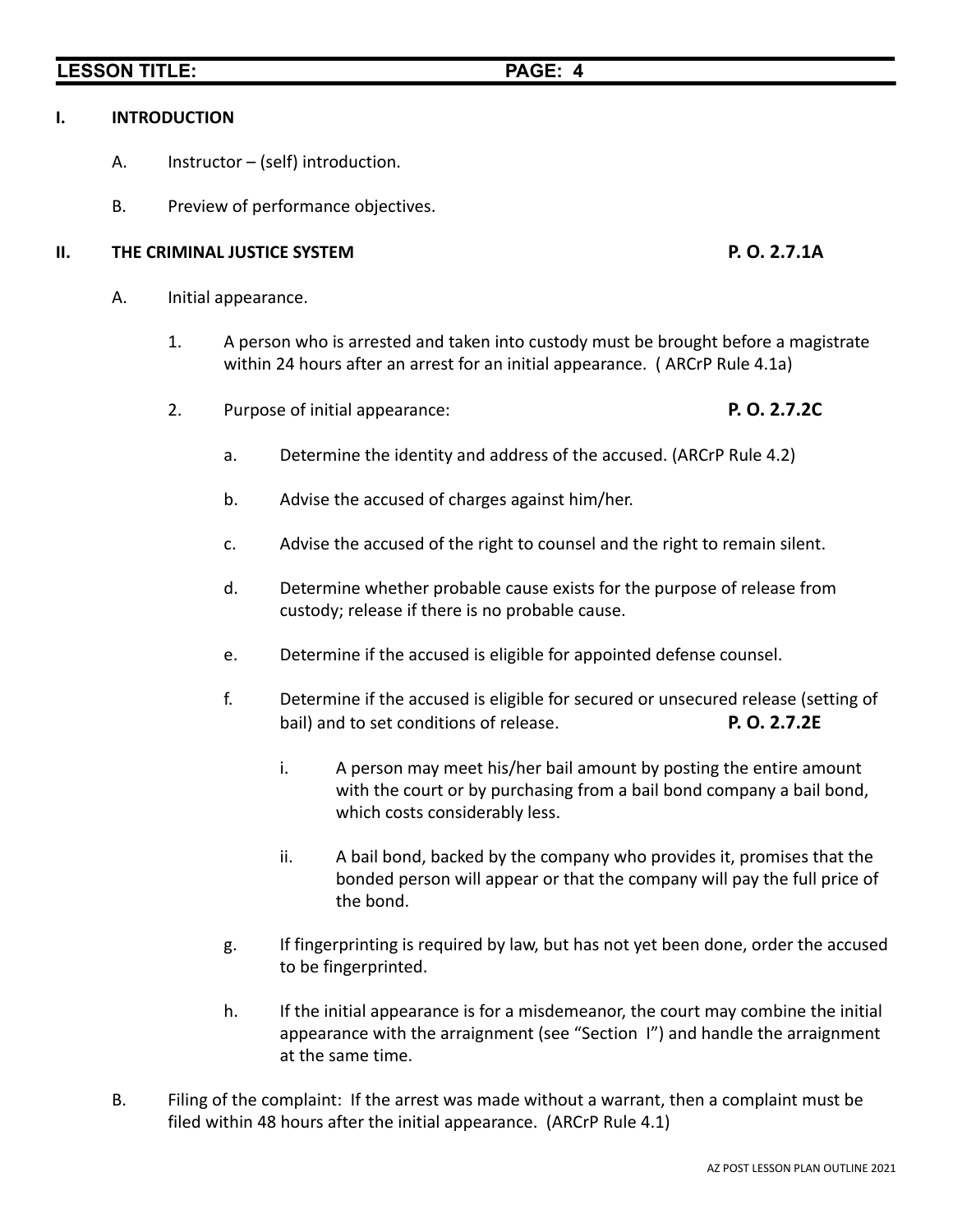- C. Complaint: Written statement of the essential facts constituting a public offense made under oath before a magistrate or made in accordance with the statute in A.R.S. Title 13 governing citation in lieu of detention. (ARCrP Rule 2.3) **P. O. 2.7.2A**
- D. Warrant: An order from a magistrate directed to any peace officer in the state to the person named on the warrant and bring the person before the nearest magistrate. (ARCrP Rule 3.2a)
- E. The warrant:
	- 1. Must be signed by the issuing magistrate.
	- 2. Must contain the name or description of the defendant.
	- 3. Must state the offense charged and whether victims' rights provisions apply.
	- 4. Must command the defendant be brought before the issuing magistrate, or if unavailable, the nearest magistrate.
	- 5. If the offense is bailable, the warrant must state the amount of bond.
- F. Summons: An order from a magistrate directed to a person requiring the person to appear at a stated time and place within thirty (30) days after filing of an indictment, information or complaint to answer criminal charges that have been brought. (ARCrP Rule 3.2b)
	- 1. Must be signed by the issuing magistrate.
	- 2. Must contain the name or description of the defendant.
	- 3. Must state the offense charged and whether victims' rights provisions apply.
	- 4. Must command the defendant be brought before the issuing magistrate or if unavailable, the nearest magistrate.
	- 5. If the offense is bailable, the summons must state the amount of bond.
	- 6. If the offense is a crime for which fingerprinting is mandatory, order the defendant to appear for fingerprinting prior to the appearance in response to the summons. (ARCrP Rule 3.2c)
- G. Grand Jury indictment. (ARS Title 21 chapters 3 & 4)
	- 1. Eliminates the need for a preliminary hearing. (ARCrP Rule 12)
	- 2. Called by the presiding superior court judge or upon petition to the court by the county attorney.
- H. Grand Juries (county level). **P. O. 2.7.2D**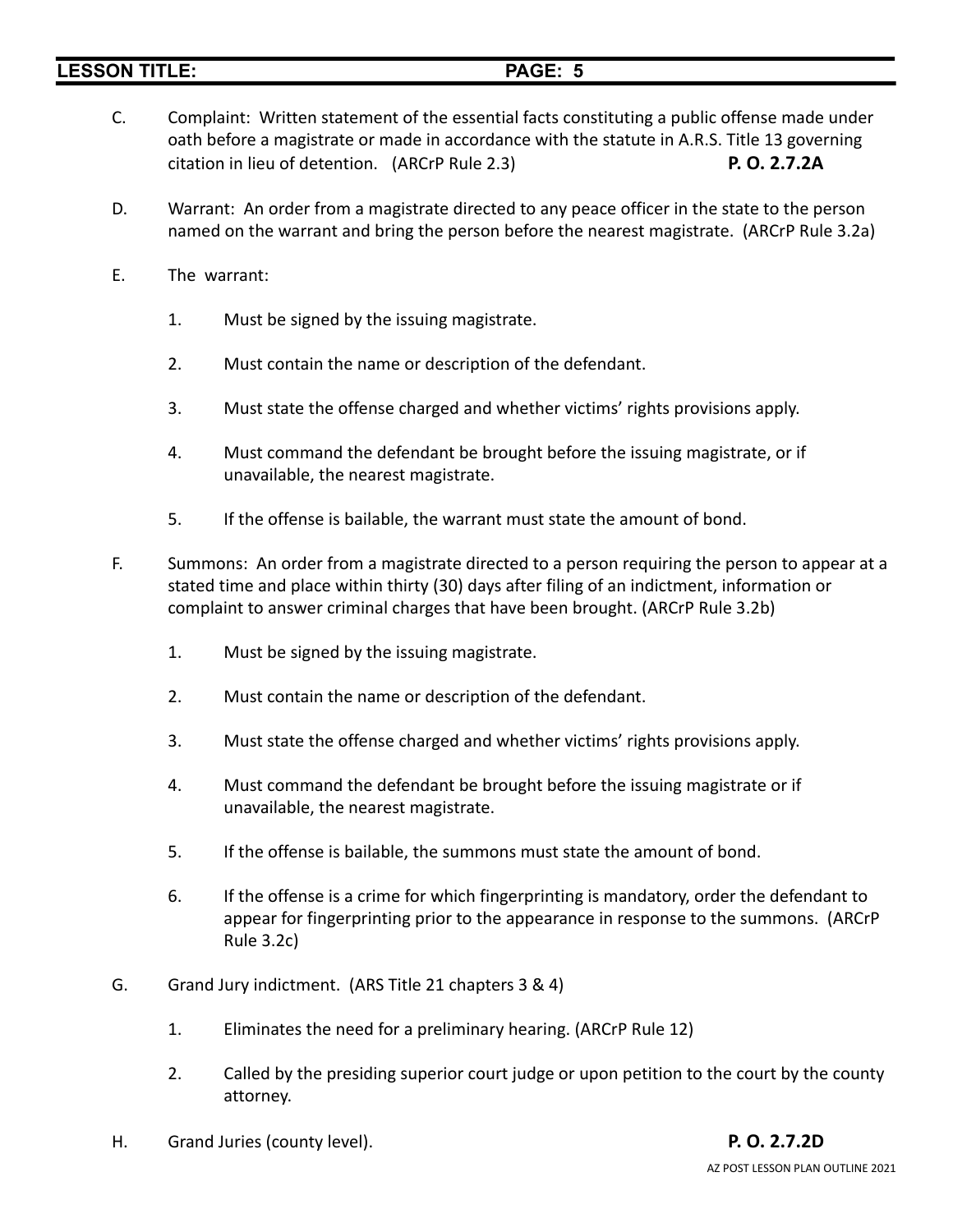- 1. Acts as an investigative body for the county attorney.
- 2. Twelve (12) to sixteen (16) people on the jury. Nine (9) people required for a quorum.
- 3. Proceedings are recorded with the exception of deliberations and voting.
- 4. No grand jury member may vote on any matter in which evidence was heard in his/her absence.
- 5. The burden of proof in grand jury deliberations is probable cause.
- 6. Hearsay evidence is admissible in grand jury hearings.
- 7. A grand jury indictment is called a true bill.
- 8. All deliberations are secret and it is illegal to divulge the proceedings of a grand jury without a court order.
- I. Preliminary hearings (probable cause hearings). (ARCrP Rule 5)
	- 1. Usually held in justice court.
	- 2. Not a criminal trial; no determination of guilt or innocence.
	- 3. Held to determine whether a crime has been committed and if there is probable cause to believe the defendant committed it.
	- 4. All persons charged with a felony have a right to a preliminary hearing unless they have been indicted by a grand jury.
		- a. If the defendant is in custody, the preliminary hearing must be held within 10 days of the initial appearance. **P. O. 2.7.1B**
		- b. If the defendant is not in custody, the preliminary hearing must be held within 20 days of the initial appearance. **P. O. 2.7.1C**
	- 5. Waiver of preliminary hearing.
		- a. Must be in writing.
		- b. Must be agreed to by the prosecutor, defense attorney and defendant.
	- 6. Proceedings.
		- a. Motions to suppress illegally obtained evidence are not allowed at the preliminary hearing.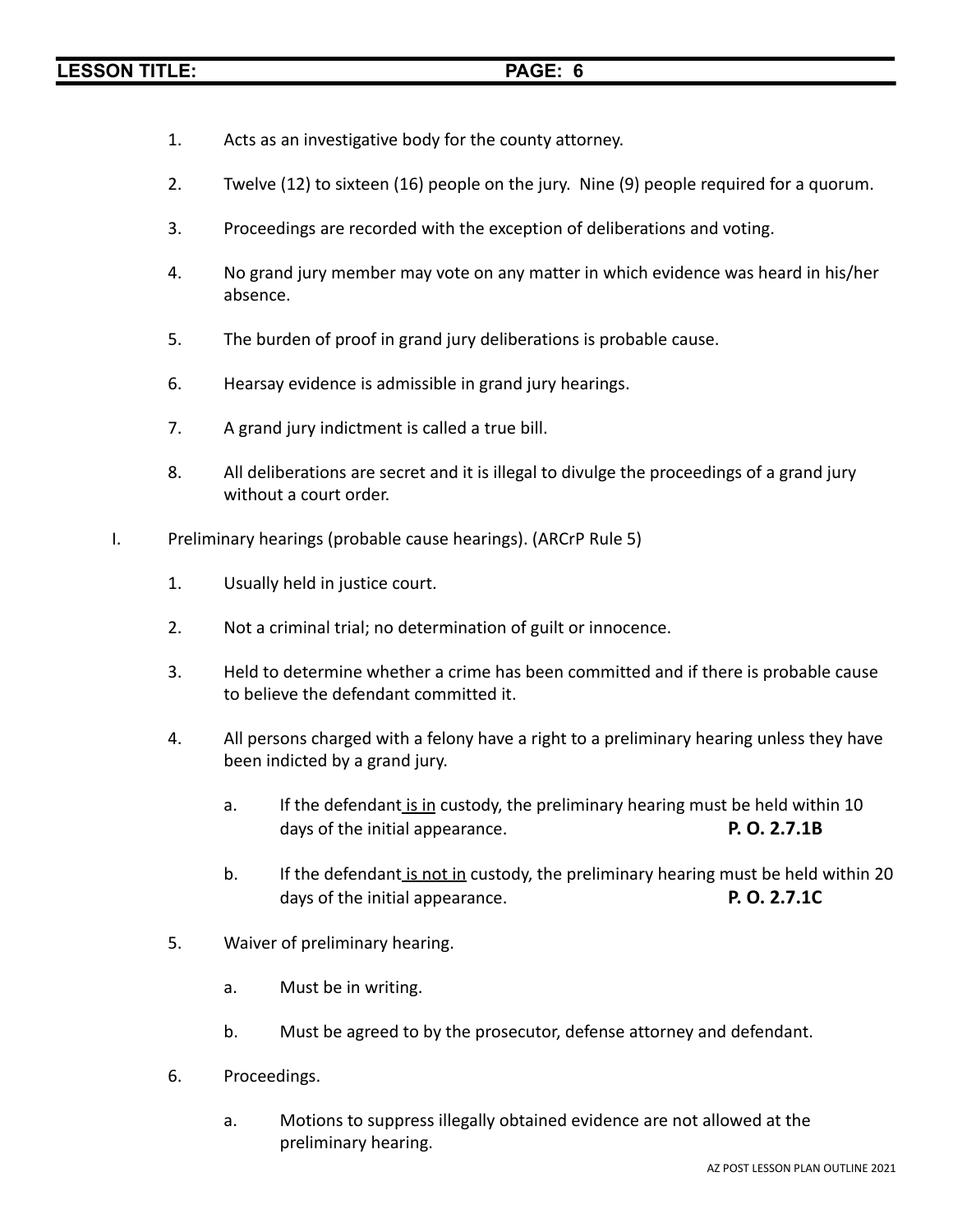- b. Any evidence that is material may be presented by the prosecutor.
- c. Reliable hearsay is admissible.
- J. Arraignment (next step after preliminary hearing or grand jury indictment).

**P. O. 2.7.2F**

- 1. Generally held within 10 days of the indictment, information or complaint if in custody; thirty days if not. (ARCrP Rule 14)
- 2. Defendant enters a plea.
- 3. Court hears and decides motions for conditions of secured or unsecured release.
- 4. The trial or pretrial conference date is set.
- 5. Pleas at arraignment:
	- a. Guilty defendant admits allegations.
	- b. Not guilty defendant denies allegations. (Most plead at arraignment are not guilty)
	- c. No contest Defendant does not admit guilt, but admits that evidence is sufficient to convict. Same effect in criminal court as guilty plea, but cannot be used in civil court as proof of guilt.
	- d. Standing mute refusal to enter a plea. Court automatically enters a plea of "not guilty."
	- e. Demurrer the defendant states he/she committed the act, but contends that under the conditions he/she committed them, it was not a crime.
- K. Disclosure: The exchange of evidence and witness lists by the prosecution and the defense prior to trial. (ARCrP Rule 15) **P. O. 2.7.2I**
	- 1. State Officers may be required to participate in defense interviews under Rule 15.
	- 2. Arizona provides for full disclosure of witnesses and exhibits by both parties. Prosecutors have additional obligations to disclose exculpatory evidence as well. (Discuss Brady rule)
- L. Pre-trial court hearings: Hearings, usually upon request of the prosecutor or defense attorney, to determine either substantive or procedural issues prior to trial. **P. O. 2.7.2G**
	- 1. For example, a pre-trial hearing would be held to determine the admissibility of any evidence that the defense believed was required to be suppressed.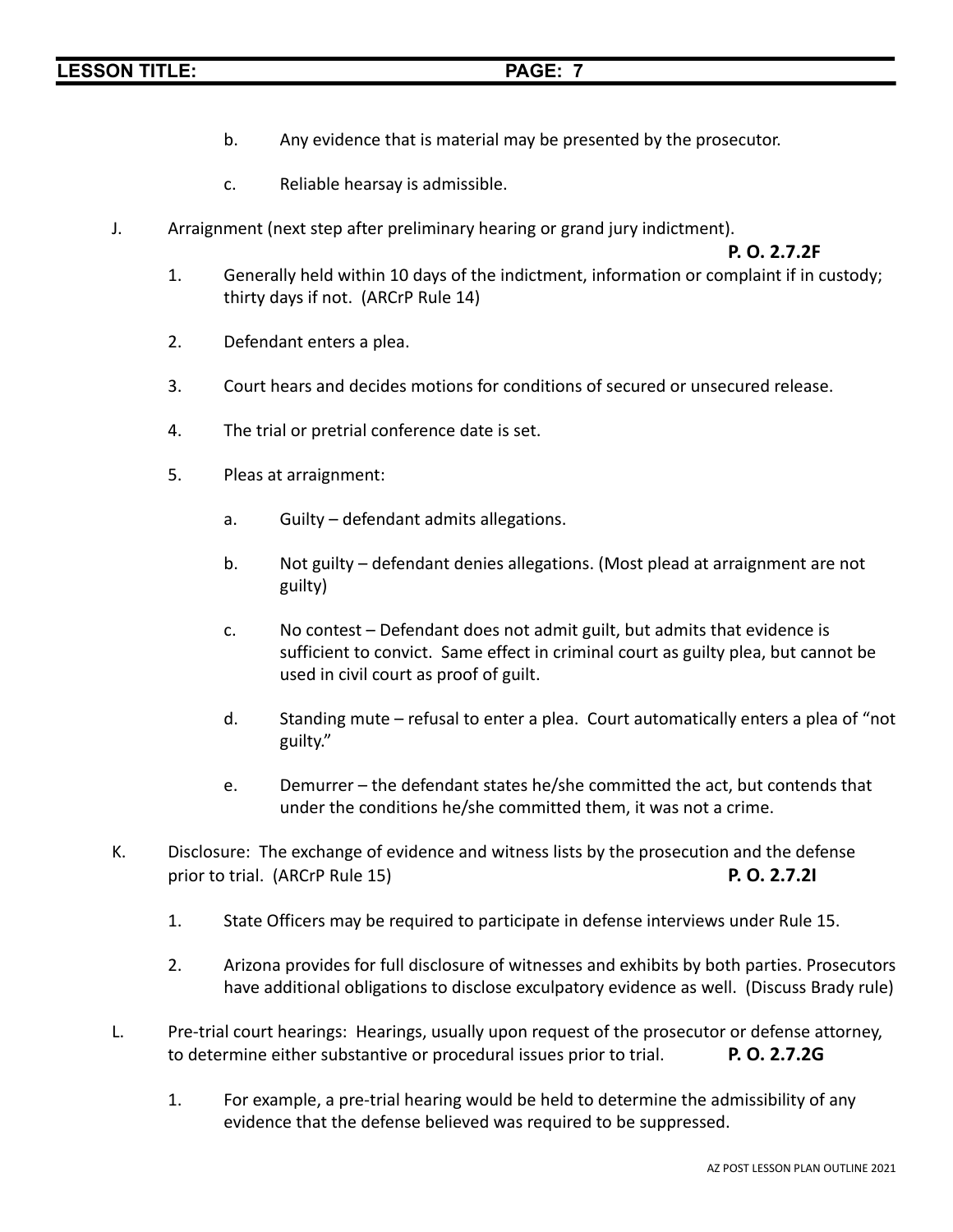| <b>LESSON TITLE:</b> |                                                                                                        | PAGE: 8                                                                                                                                                                                                                                                                                                                 |  |  |
|----------------------|--------------------------------------------------------------------------------------------------------|-------------------------------------------------------------------------------------------------------------------------------------------------------------------------------------------------------------------------------------------------------------------------------------------------------------------------|--|--|
| 2.                   | prior to trial. Defendant is not required to attend.                                                   | Omnibus hearing: Held to decide all preliminary matters that have not been decided                                                                                                                                                                                                                                      |  |  |
| M.                   | determine whether the defendant is guilty beyond a reasonable doubt or not guilty.<br>in felony cases. | Trial: Ideally, within 150 days (if in custody) -180 days (if out of custody) of indictment or<br>complaint, this is the phase of the case at which evidence is presented to a jury or judge to<br><b>INSTRUCTOR NOTE:</b> These time limits are regularly waived and trials rarely happen that quickly<br>P. O. 2.7.2M |  |  |

### **III. DEFINITIONS**

- A. Pre-sentence report: An investigation conducted by a probation officer to gather information relating to the background of the offender and other matters relevant to sentencing. A summary of the investigation is presented to the sentencing judge in the form of a pre-sentencing report. (ARCrP Rule 26.4) **P. O. 2.7.2O**
- B. Indictment: A written statement charging the commission of a crime, presented to the court by the grand jury. (ARCrP Rule 13.1a)
- C. Information: A written statement charging the commission of a crime, signed and presented to the court by a prosecutor. (ARCrP Rule 13.1b) **P. O. 2.7.2B**
- D. Jurisdiction: The authority or power of a court to hear a particular type of case.

**P. O. 2.7.2R**

E. Venue: Generally, the location where a crime is committed and the case will be tried.

**P. O. 2.7.2Q**

# **IV. PROSECUTOR/POLICE RELATIONSHIP**

- A. Role: A prosecutor's role is not simply the adversary of the defense counsel. Unlike the defense counsel, a prosecutor's duty is not to "win" whenever possible within the limits of the law.
	- 1. The prosecutor must also be satisfied that the result reached in a particular case is a correct one and that the government has not treated the accused unfairly.
	- 2. The interest of the prosecutor's client, the state, is not equivalent to the narrow self-interest of the defendant.
	- 3. The prosecutor's overall objective is to "seek justice" within the law.
	- 4. The comment to the Code of Professional Responsibility rule on the special responsibilities of a prosecutor provides:
		- a. A prosecutor has the responsibility of a minister of justice and not simply that of an advocate.
		- b. This responsibility carries with it specific obligations to see that the defendant is accorded procedural justice and that guilt is decided upon the basis of sufficient AZ POST LESSON PLAN OUTLINE 2021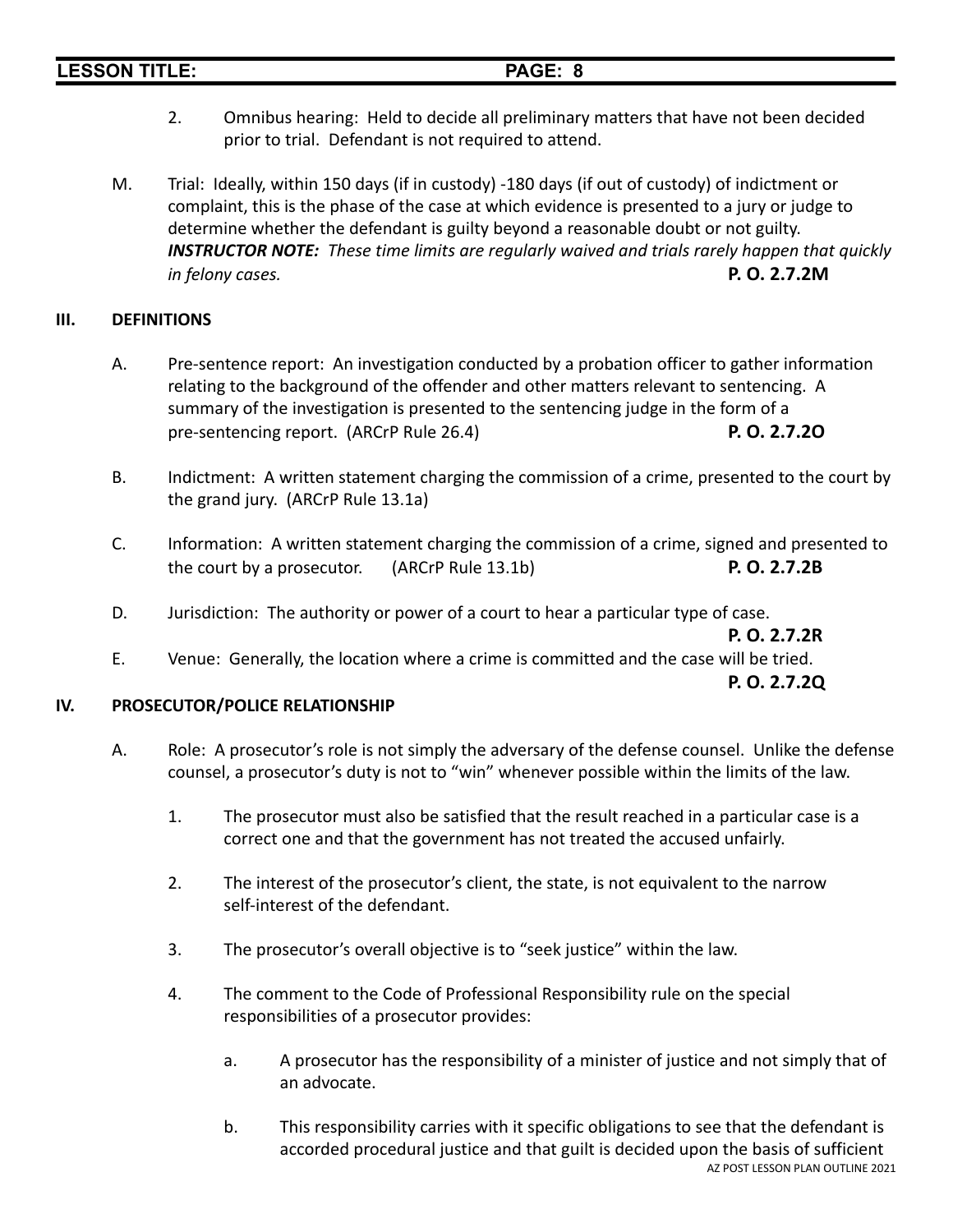evidence.

- B. Relationship with police: The prosecutor works closely with the police, judge and defense attorney. **P. O. 2.7.2H**
	- 1. Relationships with the police are usually amicable. Where difficulties arise, they often are the products of the different perspectives of the police and prosecutor produced by their distinct roles in the system.
	- 2. Plea bargaining is a process in which the prosecutor offers to allow the defendant to plea<mark>d</mark> to a lesser charge, with either a fixed sentence or an agreed upon range of sentencing, in exchange for dismissal of the original, more serious charge.

**P. O. 2.7.2J**

- 3. The major difficulty often lies in the failure of the different professionals to appreciate the problems faced by the other professionals.
- 4. Burdened by chronic case overload, prosecutors and police may be so preoccupied with their own problems that neither is able to recognize the realities of the other's situation.

# **V. ARIZONA COURT SYSTEM P. O. 2.7.3**

- A. Municipal Court (city court). (ARS 22-402) **P. O. 2.7.3A**
	- 1. Exclusive jurisdiction of cases over violations of city or town ordinances.
	- 2. Concurrent jurisdiction over misdemeanor criminal cases that occur within the city limits.
	- 3. No jurisdiction in felony cases.
	- 4. May issue some civil orders such as, Orders of Protection and Injunctions Prohibiting Harassment.
- B. Justice of the Peace Court (JP court). (ARS 22-201 and 22-301) **P. O. 2.7.3B**
	- 1. Original jurisdiction over all state law misdemeanors. Usually the trial court for misdemeanor cases from county sheriff deputies and D.P.S. officers.
	- 2. Has jurisdiction to hold preliminary hearings on felony cases.
	- 3. Exclusive jurisdiction to hear civil claims seeking damages up to \$10,000; concurrent jurisdiction up to \$10,000, including claims such as forcible entry or detainer.
	- 4. May Issue warrants.
	- 5. Justice of the peace may perform marriages, but not grant divorces.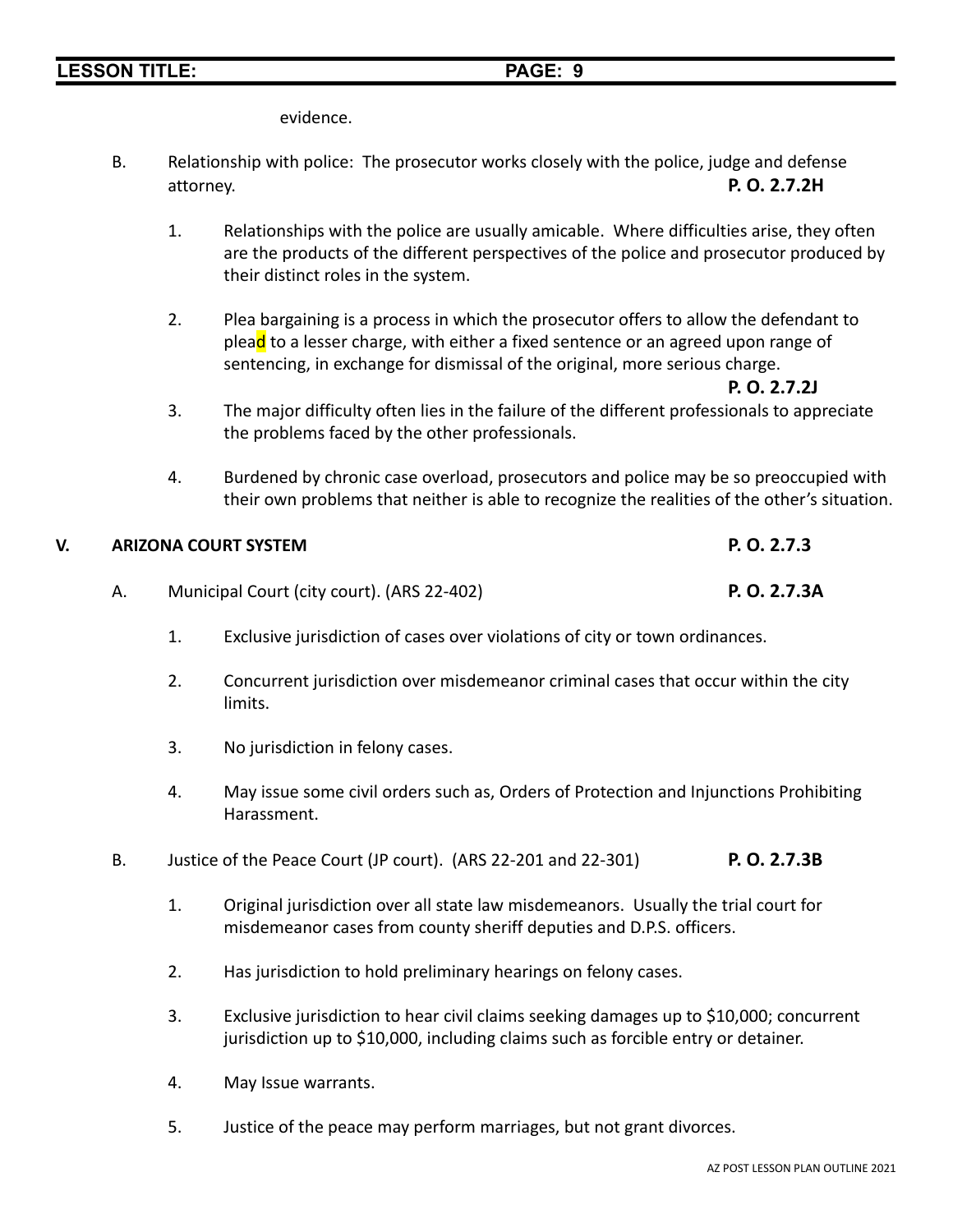- C. Superior Court. (ARS 12-123 and 12-124) **P. O. 2.7.3C**
	- 1. Concurrent jurisdiction on misdemeanors; original jurisdiction on felonies.
	- 2. Appeals court for justice and city courts.
	- 3. Administers the county probation programs.
	- 4. Handles civil litigation in cases where the damages being sought exceed \$10,000.
	- 5. Handles all juvenile court and family law matters.
- D. Arizona Court of Appeals. (ARS 12-120.21) **P. O. 2.7.3D**
	- 1. Handles appeals and special actions from the Superior Court.
	- 2. Has no original trial jurisdiction.
	- 3. Appeal process consists primarily of a review of the lower court transcripts, briefs and arguments from attorneys representing the parties. **P. O. 2.7.2P**
- E. Arizona Supreme Court. **P. O. 2.7.3E**
	- 1. Highest court in the state. (ARS Const Art 6/5)
	- 2. Has original jurisdiction over disputes between counties.
	- 3. Appeal process consists mainly of a review of the lower court transcripts, briefs and arguments from attorneys representing the parties.

| VI. | <b>FEDERAL COURT SYSTEM</b> | P. O. 2.7.4 |                                                                                                                              |              |
|-----|-----------------------------|-------------|------------------------------------------------------------------------------------------------------------------------------|--------------|
|     | А.                          |             | U.S. District Court.                                                                                                         | P. O. 2.7.4A |
|     |                             | 1.          | Trial court with jurisdiction over federal offenses.                                                                         |              |
|     | В.                          |             | U.S. Court of Appeals.                                                                                                       | P. O. 2.7.4B |
|     |                             | 1.          | Handles appeals from U.S. district courts.                                                                                   |              |
|     |                             | 2.          | Has no original jurisdiction.                                                                                                |              |
|     |                             | 3.          | Appeals consist of a review of the lower court transcripts, briefs and arguments from<br>attorneys representing the parties. |              |

C. U.S. Supreme Court. ( U.S. Const Art III 2) **P. O. 2.7.4C**